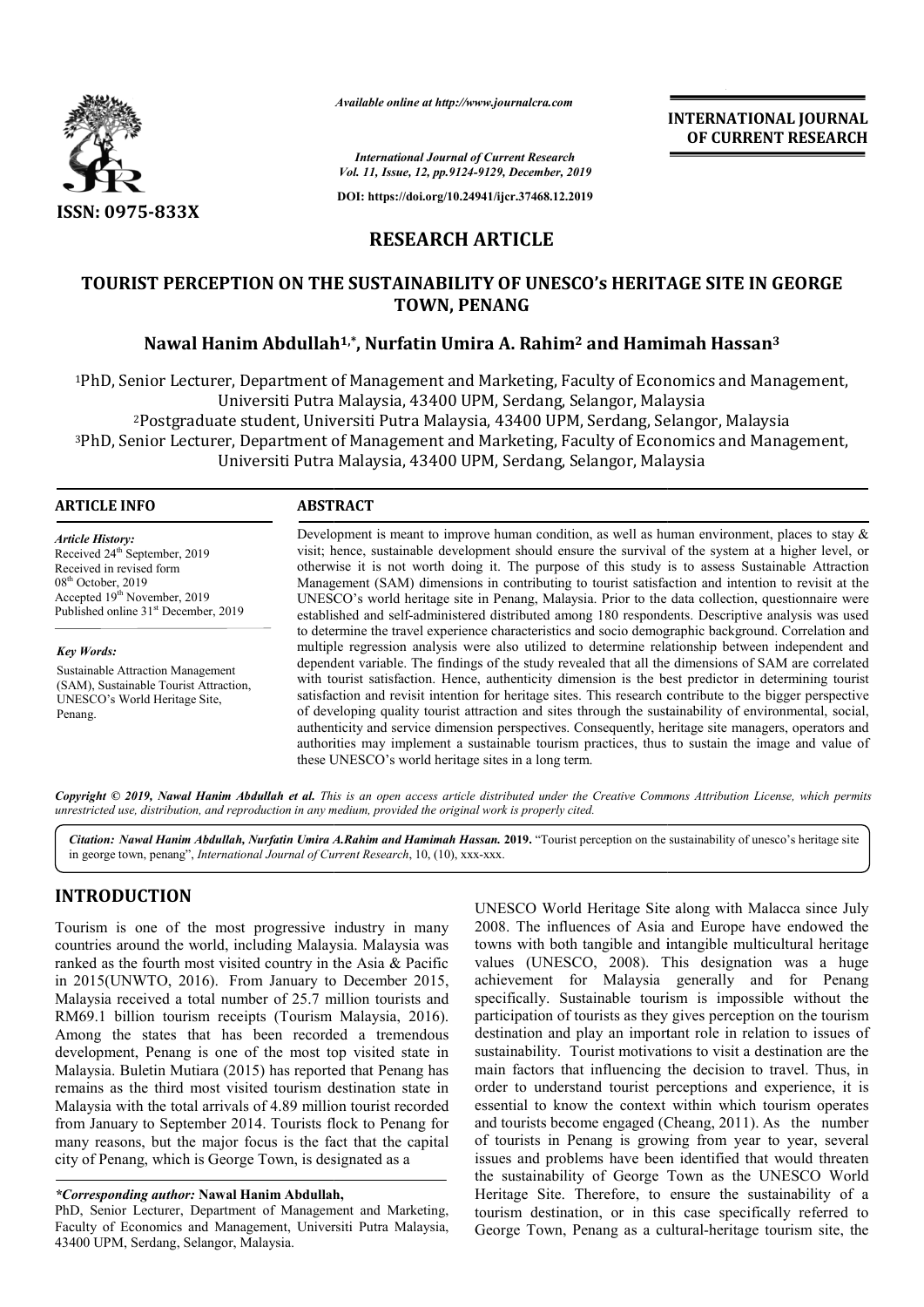attraction providers need to implement a proper tools to provide a good service quality to the tourist. This case study is important for both factor; sustainability of attraction in terms of continuous ability to increase tourists visitations, as well as contributing to the wealth of indicators in measuring tourism sustainability, particularly in tourism sector.

**Sustainability of UNESCO's World Heritage Site in Georgetown, Penang:** Georgetown, Penang is designated as UNESCO's World Heritage Site since 2008. However, it was reported in the local newspaper, The Star in 2016 that the status of Georgetown as the UNESCO's World Heritage Site was threatened due to a report sent to UNESCO about the transportation development at the heritage sites. Consequently, recently, many problems and issues had aroused that can threatened its status, such as rapid development and growing population would also threaten its world heritage listing. As stated in the local newspaper, The Star in 2016, the status of Georgetown as the UNESCO's World Heritage Site was threatened due to a report sent to UNESCO about the transportation development at the heritage sites. The researcher did preliminary interviews with the local business operators and observation sat the UNESCO heritage sites and found the existence of social problems, which relate to foreign tourist lifestyle and culture. The social problem highlighted by the interviewees is increase in number of social activity at premises such as late night pub and bar, which also will lead to increase in crime events and may bring negative influence to the local youth. The researcher further reported from her interview with the local business operators and tourist that there are several social issues such as drug addicts, drinkers' activities in public, hookers and snatchers' activity at the UNESCO's heritage site. Issue related to environment was also reported such as lack of security well-being at the UNESCO's sites where very occasionally those police officer scan be found on duty.

Hygiene issue such as cleanliness were also an important factor observed by the researcher at heritage sites and surrounding area. Therefore, the attraction operators need to implement a proper tools of sustainable development in order to keep the value as well as gives satisfaction to the visitors. In measuring sustainable tourism, the focuses have largely been on environmental factors and practices, thus giving less emphasis on other indicators (Park et al., 2011). However, Hassan et al. (2014) has proposed a new mix dimensions referred as Sustainable Attraction Management (SAM) indicators that is more comprehensive and covering several issues in tourism sustainability. This study will provide an assessment of SAM dimension in order to determine level of satisfaction and revisit intention for the development of successful sustainable tourism implementation in UNESCO's World Heritage Site in George Town, Penang. About the reviewed literature and identified issues identified this study had generally aimed at identifying the new factors of SAM by assessing local and international tourist perception on the sustainability of UNESCO's heritage attractions specifically in George Town, Penang. Hence, the specific objectives of the study are to identify tourist's socio demographic background in George Town, Penang; to examine the impact of successful Sustainable Attraction Management (SAM) dimension on tourist satisfaction; and to examine the relationship between tourists satisfaction and revisit intention.

### **MATERIALS AND METHODS**

This study attempts to assess tourism attractions in UNESCO World Heritage Site, George Town, Penang. Similarly, this study discusses in details the factors that contribute to tourism sustainability and whether tourist have met their overall satisfaction and revisit intention using Sustainable Attraction Management (SAM) indicators. However, based on the issues identified from the researcher's preliminary interview and observation, SAM model was modified whereby few new variables were added into social and service delivery dimensions. A self-administered survey was used and conducted to collect the data from 200 visitors of UNESCO's Heritage Site in George Town, Penang in February 2017. The convenience sampling is used for this data collection, which involves collecting information from members of the population who are conveniently available to provide the information. The number of sample size was calculated by using Yamane's formula, (Yamane, 1967). A survey questionnaire instrument was used in this study. Each respondent had to spend about 10-15 minutes to complete the questionnaire. The survey involved face-to-face interview to ensure the quality of data, to elicit the respondents to answer the question accurately and to confirm a full returned questionnaire. The questionnaire is designed to obtain information, which will be used to investigate the linkage between SAM's indicator with satisfaction and revisit intention (Abdullah, 2011). The questionnaire is composed of five main sections, which are Visiting Information, Evaluation of SAM's Indicators, Overall Satisfaction, Revisit Intentions, and Sociodemographic Information. The items used in the questionnaire are the combination of relevant questions used in previous studies (for existing factors) and newly developed questions. Based on reliability test, the actual set of questions consisted of 4 factors and 29 items. Data collected from the questionnaires were coded and then scored for analysis. Quantitative data analysis using SPSS was used to run descriptive data analysis to summarize and described the data; then, multiple regression was used to determine the implications and relative importance of the four SAM dimension in predicting the overall satisfaction level and revisit intentions of visitors. In this study, the dependent variables are the overall satisfaction level and revisit intentions of visitors while the independent variables is the four construct of SAM's indicators; environment, social, authenticity and service delivery. Finally, correlation analysis was also utilized to examine the relationship between the independent variables, which is the SAM dimensions with dependent variable, which is tourist satisfaction. This analysis is important to predict the relatable or influence between both variables.

# **RESULTS**

The study of tourist perception on the sustainability of UNESCO's heritage sites in George Town, Penang was conducted in a week, which is in the middle of February 2017. Three specific objectives of the study were to identify tourist's socio demographic background in George Town, to examine the impact of Sustainable Attraction Management (SAM) dimension on tourist satisfaction and finally to examine the relationship between tourists satisfaction and revisit intention. The data was obtained from 180 respondents with different socio demographic background. The findings of this study revealed that the majority of the respondents were female with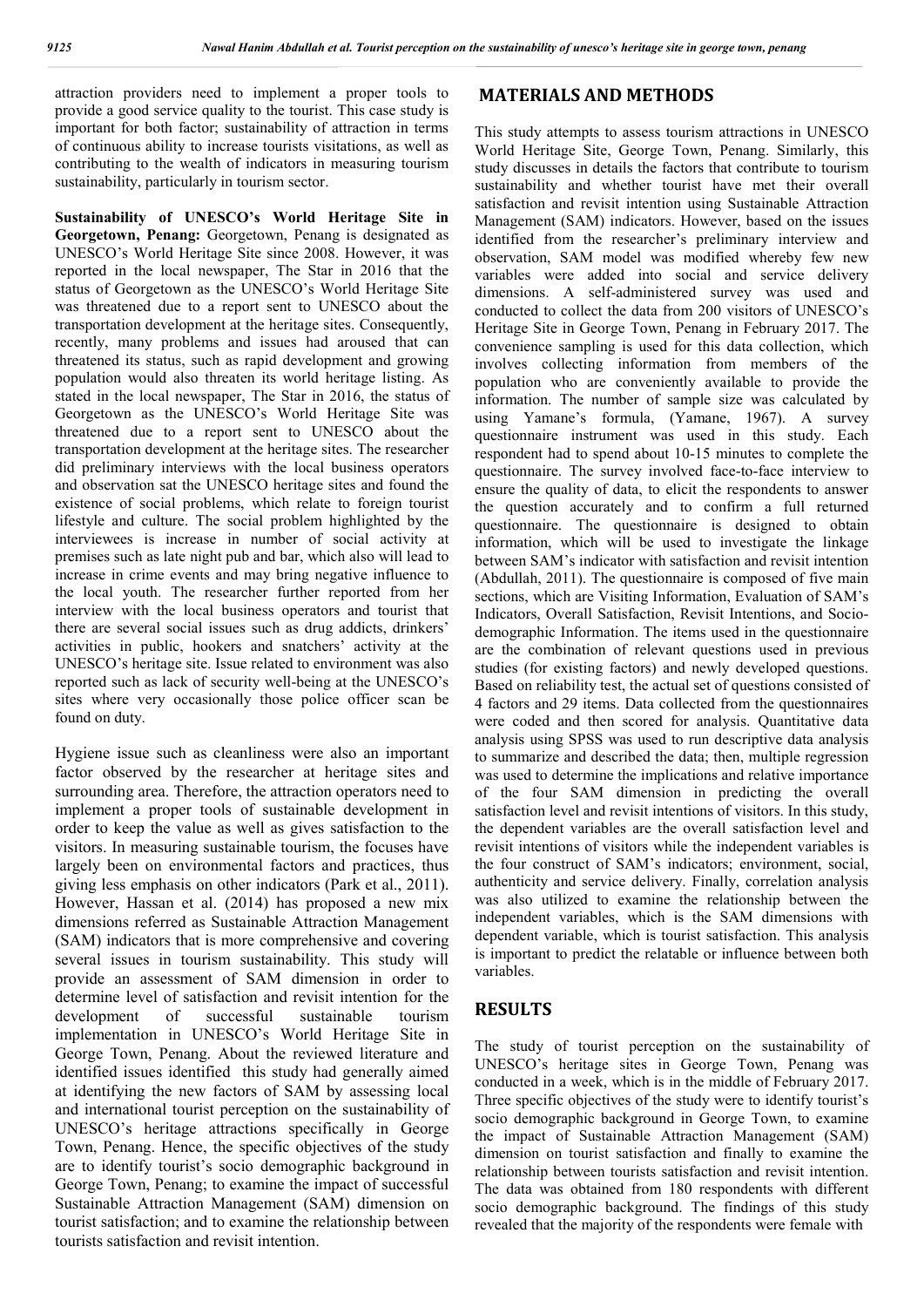**Table 1. Suggestion on how to improve and sustain the image of the heritage sites**

| Suggestion                      | Frequency | Percentage % |
|---------------------------------|-----------|--------------|
| Signage                         | 12        | 6.7          |
| Maintenance                     | 24        | 13.3         |
| Promotion                       | 10        | 5.6          |
| Involvement & proper management | 14        | 7.8          |
| Conservation & preservation     | 6         | 3.3          |
| Security                        | 8         | 4.4          |
| No answer                       | 100       | 55.6         |
| Keep the way it is              | 6         | 3.3          |
| Total                           | 180       | 100.0        |

67.8% while male represents only 32.2% from the total population. The difference about the percentage might be due to the willingness to be approached as respondents is easier for female as compared to male. The higher age percentage is 21- 30 years old with 72.2% from the total respondents, the least is 61 and above, which is 2.2%. It is revealed that the majority of the tourists visiting the UNESCO heritage attraction sites are young adults who are between 21-30 years old. This situation is maybe because most of the tourists were students and young backpackers who love to travel. Heritage city of George Town is not preferred by senior citizen, as this might be due to the crowdedness or heavy traffic condition, which will slow down their movements from one attraction to another. Next, about the 'marital status' of the respondents, it is found that the highest status was single with 78.9% of the total respondents while the least is divorced with 2.8% from the total respondents. Meanwhile regarding the item 'origin', the highest percentage of the respondentswere domestic tourist which represented by 62.2%, while other 37.8% is from international tourist. The difference in the number of percentage might be due to the willingness to participate by the local tourist compare to international. Furthermore, language barrier is also one of the factors as several international touristswere not fluent English. The highest percentage of 'occupational' categories is students, which are 47.8%, and the least percentage is retired tourist with 3.3%. The highest percentage that is represent by students is because of the data was collected during semester break and weekend.

With regards visiting experience information, the item of 'number of previous visits', the highest percentage showed 31.1% for the first visit experience and the least is 3-4 times (13.3%). The highest percentage for the first visit experience was because of the number of international respondents, followed by several domestic respondents who visited this site for the first time. As for the item of 'length of stay', it was found that most of the respondents (42.2%) who are the backpackers indicated to stay for 1-2 days and only 8.9% of them indicated to stay for 6 days in Georgetown. Regarding the statement of 'travelling companion', most respondents, which were 60% of them, travel with friend and the rest of the respondents (2.2%) travel with group tour. Among the 37 attraction listed under UNESCO's heritage sites, the three most visited attraction site are Street Art, Kapitan Keling Mosque and Fort Cornwallis with total of 167, 92 and 89 tourist out of 180 respectively. Concerning the open-ended question on the tourist suggestion as shown in table 1 below, the highest percentage is 55.6%, which accounted for 100 respondents left the section blank. However, 13.3% of the respondents left their comments and suggestions in regards to the historic buildings, which are to rebuild, to repaint the old historic building, to safeguard buildings from vandalism. The list percentage (3.3%) of respondents hope for conservation, preservation and keep the buildings as the way it is.

The satisfaction towards SAM dimensions were measured by using descriptive analysis. The results obtained from the analysis is illustrated in Table 2. Overall, visitors are satisfied with the entire SAM dimension that gives a total mean of 3.68. This indicates that these dimension are suits and presentable in determining the implementation of sustainable attraction management in UNESCO's heritage site in George Town, Penang. On the aspects of attributes, the highest rated dimension from the visitor's perception is authenticity (mean=4.00), followed by social (mean=3.68), service delivery (mean=3.57) and the least is environment (mean=3.48). Authenticity is the highest performed dimension with mean=4.00 out of 5.00. This is probably because of the attraction sites and artefacts are well preserved and interpreted that gives a high level of authenticity towards visitors. Among the four dimension, environment gives the least mean value which is mean=3.48. As overall, visitors are still satisfied with this dimension, but the least mean value indicates that, this might be probably due to the crowdedness. This can be prove as stated by Malaysia Airport Berhad (2014), Penang is one of the most visited states in Malaysia with 6.3 million tourist arrival for both international and domestic tourists in 2014. Thus, a high number of tourists will create more issues and problems, for example pollution, air and water quality are reducing. In order to examine the impact of successful Sustainable Attraction Management (SAM) dimension on tourist satisfaction, correlation and regression analysis is used. The correlation analysis was conducted to determine the significant correlation among independent variables; authenticity, social, environment and service delivery with dependent variable, visitor's satisfaction. All four dimension gives a significant influence towards tourist's satisfaction by show a positive intermediate correlation with the highest value represent by authenticity,  $r=0.395$ ,  $p=0.000$ , followed by social,  $r=0.365$ ,  $p=0.000$ , environment,  $r=0.356$ ,  $p=0.000$  and the least is service delivery,  $r=0.287$ ,  $p=0.000$ . Table 3 below showed the correlation association between independent variable.

After finding that all independent variables were correlated to dependent variables, multiple regression analysis was conducted. Based on the result, the coefficient of determination  $\Box$ <sup>2</sup> of 0.272 is indicating an explanation for the 27.2% variation of tourist satisfaction level. A low  $\mathbb{D}^2$  value said to be normal for those models, which are human behavior study that have  $\Box^2$  values less than 50% because human behaviour is indeed hard to predict. The significance value of three dimensions; authenticity, social and environment was less than the significant level of 0.05 indicating that the regression model was statistically significant. The results as revealed in Table 4 proven that the three elements of SAM are positively affected the tourist overall satisfaction level in visiting George Town, Penang, while beta value indicates that the dimension of authenticity was the best predictor in measuring level of satisfaction (Beta=0.244). Other dimension, which is service delivery, showed statistically insignificant influence on visitor's satisfaction. As stated by Swinyard (1993), customers who have previous experiences that they perceive as highly valuable in terms of efficient and economical aspects will be more likely to have revisit intentions. Thus, in order to analyze relationship between visitors satisfaction and revisit intention, correlation analysis was conducted. Tourist satisfaction has a significance influence towards visitor's revisit intention that gives a positive intermediate correlation r=0.504.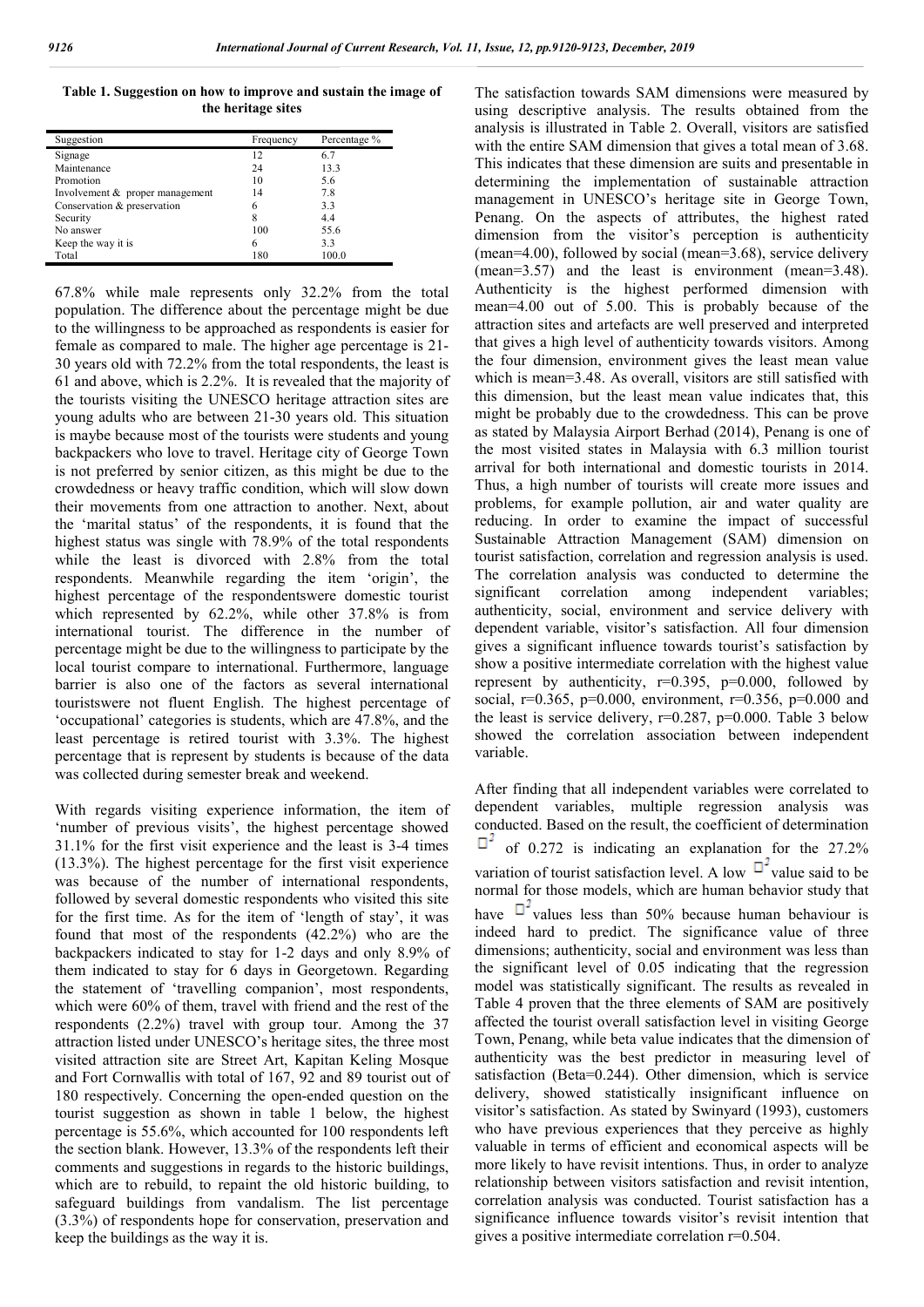## **Table 2. Tourist satisfaction towards Sustainable Attraction Management (SAM) dimension**

| <b>SAM Dimension</b><br>Percentage of the Valid Respondents (%) |                                                                                          |                          |          |         |       |                       |      |
|-----------------------------------------------------------------|------------------------------------------------------------------------------------------|--------------------------|----------|---------|-------|-----------------------|------|
|                                                                 |                                                                                          | <b>Strongly Disagree</b> | Disagree | Neutral | Agree | <b>Strongly Agree</b> | Mean |
|                                                                 | <b>MEAN ENVIRONMENT</b>                                                                  |                          |          | 3.48    |       |                       |      |
| 1.                                                              | Beautiful and breathtaking scenery                                                       | 0.0                      | 1.1      | 15.6    | 57.2  | 26.1                  | 4.08 |
|                                                                 | Conservation of landscape                                                                |                          |          |         |       |                       |      |
| 2.                                                              | Few tourist and less crowded                                                             | 1.7                      | 4.4      | 31.1    | 48.9  | 13.9                  | 3.69 |
| 3.                                                              | Environmental pollution (eg: water quality at<br>minimum level)                          | 8.9                      | 23.3     | 34.4    | 23.9  | 9.4                   | 3.02 |
|                                                                 | Environmental management (eg: recycling                                                  |                          |          |         |       |                       |      |
| 4.                                                              | program)                                                                                 | 2.2                      | 1.2      | 44.4    | 28.3  | 7.8                   | 3.22 |
|                                                                 |                                                                                          |                          |          |         |       |                       |      |
| 5.                                                              |                                                                                          | 2.8                      | 11.7     | 42.2    | 33.9  | 9.4                   | 3.36 |
|                                                                 | <b>MEAN SOCIAL</b>                                                                       |                          |          | 3.68    |       |                       |      |
| 6.                                                              | Local culture and traditions are still practice<br>Tourist feel safe and secure          | 0.0                      | 5.0      | 22.8    | 52.8  | 19.4                  | 3.87 |
|                                                                 | Tourist learn about local culture                                                        |                          |          |         |       |                       |      |
| 7.                                                              | Residents learn about tourist's culture<br>Hardly can see policeman on duty in this area | 6.0                      | 5.6      | 24.4    | 30.6  | 33.4                  | 3.83 |
| 8.                                                              |                                                                                          | 0.0                      | 3.9      | 26.7    | 46.1  | 23.3                  | 3.89 |
| 9.                                                              |                                                                                          | 1.1                      | 9.4      | 38.3    | 39.4  | 11.7                  | 3.51 |
|                                                                 |                                                                                          |                          |          |         |       |                       |      |
| 10.                                                             | <b>MEAN AUTHENTICITY</b>                                                                 | 6.1<br>4.00              | 15.6     | 36.1    | 27.2  | 15.0                  | 3.29 |
| 11                                                              | Each attraction represents the past bringing                                             |                          |          |         |       |                       |      |
|                                                                 | thoughts of past history/development                                                     |                          |          |         |       |                       |      |
|                                                                 | The attraction/artefacts exhibited appears to be<br>true to the original object          | 0.0                      | 1.7      | 16.7    | 59.4  | 22.2                  | 4.02 |
|                                                                 | Each tourist attraction presents unique                                                  |                          |          |         |       |                       |      |
| 12.                                                             | characteristics                                                                          |                          |          |         |       |                       |      |
|                                                                 | Architecture and historic building are well<br>maintained                                | 0.6                      | 1.1      | 17.2    | 62.8  | 18.3                  | 3.97 |
|                                                                 |                                                                                          |                          |          |         |       |                       |      |
| 13.                                                             |                                                                                          |                          |          |         |       |                       |      |
|                                                                 |                                                                                          |                          |          |         |       |                       |      |
| 14.                                                             |                                                                                          | 0.0                      | 2.2      | 15.0    | 61.7  | 21.1                  | 4.02 |
|                                                                 |                                                                                          |                          |          |         |       |                       |      |
|                                                                 | MEAN SERVICE DELIVERY                                                                    | 0.6<br>3.57              | 3.3      | 21.7    | 44.4  | 30.0                  | 4.00 |
| 15.                                                             | Quality service offered by staff at each                                                 |                          |          |         |       |                       |      |
|                                                                 | attraction & tourist information counter                                                 | 0.6                      | 5.6      | 32.8    | 50.0  | 11.1                  | 3.66 |
|                                                                 | Signage & interpretation are reliable and                                                |                          |          |         |       |                       |      |
|                                                                 | 16. informative                                                                          |                          |          |         |       |                       |      |
|                                                                 | Facilities (eg: public transportation & toilet are<br>in a good condition                | 1.7                      | 7.2      | 25.6    | 51.7  | 13.9                  | 3.69 |
| 17.                                                             | Convenient & accessible distance from one                                                |                          |          |         |       |                       |      |
|                                                                 | attraction to another                                                                    |                          |          |         |       |                       |      |
| 18.                                                             | UNESCO's heritage sites should have a proper<br>bicycle lane for tourist                 | $0.6\,$                  | 5.6      | 33.3    | 47.2  | 13.3                  | 3.67 |
|                                                                 | Trishaw riders are not qualified as tourist                                              |                          |          |         |       |                       |      |
| 19.                                                             | guide<br>Trishaw riders are mostly old and not                                           |                          |          |         |       |                       |      |
|                                                                 | physically fit                                                                           | 1.1                      | 1.7      | 23.9    | 45.0  | 28.3                  | 3.98 |
| 20.                                                             | Trishaw riders are not wearing presentable<br>uniform                                    |                          |          |         |       |                       |      |
|                                                                 | Trishaws are not in a good condition                                                     |                          |          |         |       |                       |      |
| 21.                                                             |                                                                                          | $0.6\,$                  | 5.6      | 21.1    | 35.6  | 37.2                  | 4.03 |
| 22.                                                             |                                                                                          |                          |          |         |       |                       |      |
|                                                                 |                                                                                          | $10.0\,$                 | 16.1     | 39.4    | 21.7  | 12.8                  | 3.11 |
| 23.                                                             |                                                                                          |                          |          |         |       |                       |      |
|                                                                 |                                                                                          | 3.3                      | 9.4      | 42.8    | 33.3  | 11.1                  | 3.39 |
|                                                                 |                                                                                          |                          |          |         |       |                       |      |
|                                                                 |                                                                                          | 4.4                      | 8.3      | 45.6    | 30.6  | 11.1                  | 3.36 |
|                                                                 |                                                                                          |                          |          |         |       |                       |      |
|                                                                 |                                                                                          | 5.0                      | 12.8     | 44.4    | 26.7  | 11.1                  | 3.26 |
|                                                                 | <b>OVERALL MEAN</b>                                                                      | 3.68                     |          |         |       |                       |      |

Note: Mean indicate the average point by 180 respondents for each level based on 5 point Likert scale

with scale 1=Strongly Disagree, 2=Disagree, 3=Neutral, 4=Agree, 5=Strongly Agree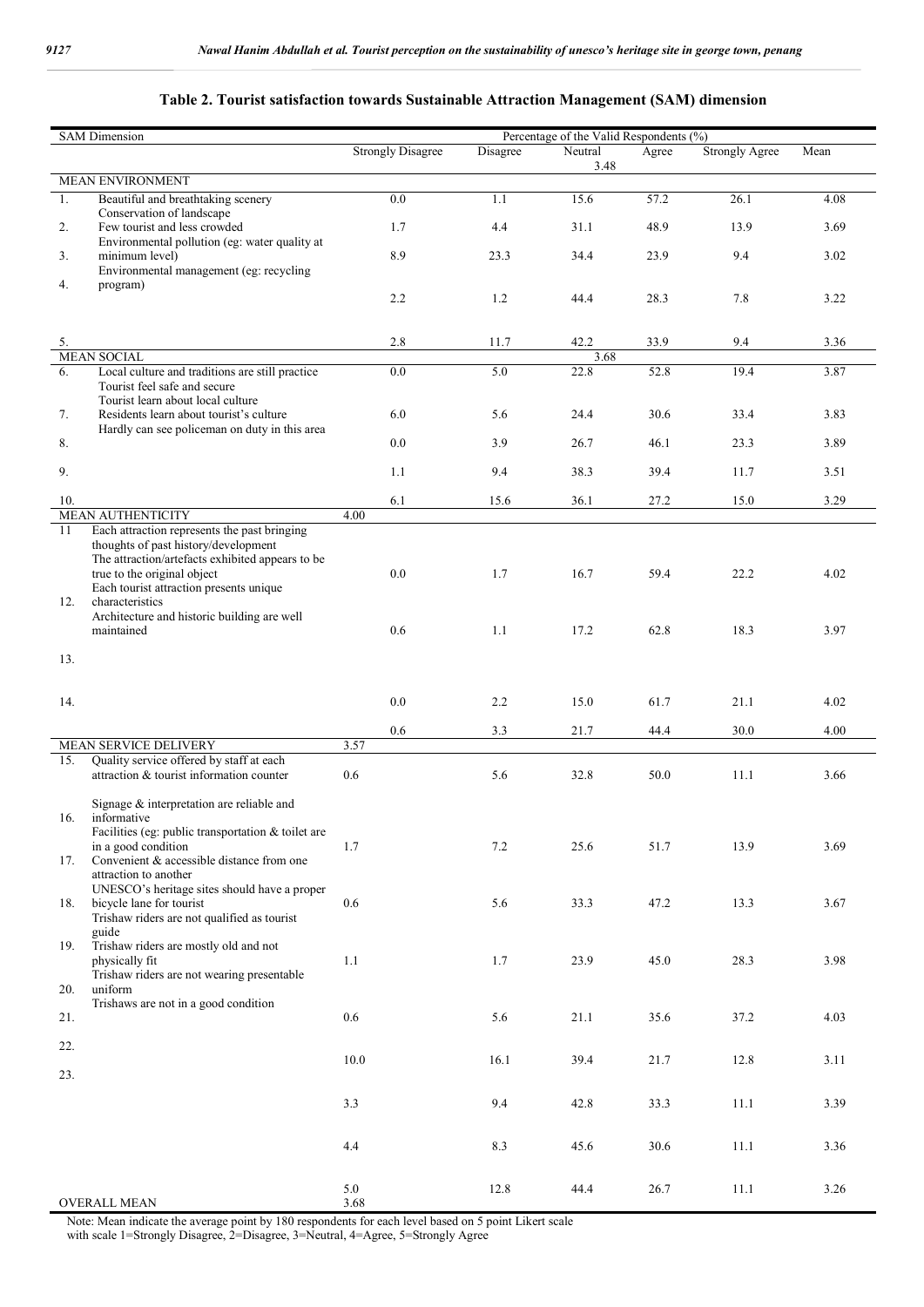**Table 3. Correlation between independent and dependent variables**

| Independent Variable | Correlation Coefficient, r | P-Value |  |
|----------------------|----------------------------|---------|--|
| Authenticity         | $0.395***$                 | 0.000   |  |
| Social               | $0.365***$                 | 0.000   |  |
| Environment          | $0.356***$                 | 0.000   |  |
| Service Delivery     | $0.287***$                 | 0.000   |  |

Note: \*\*. Correlation is significant at the 0.01 level (2-tailed).

**Table 4. Sustainable tourism dimensions influencing overall tourist satisfaction level in George Town, Penang**

|                       | Std.Error | t-value | p-value |  |
|-----------------------|-----------|---------|---------|--|
| l.762<br>Constant     | 0.303     | 5.823   | 0.000   |  |
| Authenticity<br>0.244 | 0.64      | 3.799   | 0.000   |  |
| Social<br>0.219       | 0.70      | 3.147   | 0.002   |  |
| 0.188<br>Environment  | 0.61      | 3.086   | 0.002   |  |

Note: Significant at t-value > 1.960 and p-value < 0.05 (5% alpha level)  $R^2 = 0.272$ , adjusted  $R^2 = 0.260$ 

This shows that if the tourist is satisfied, they will probably have intention to revisit in the future, and in contrast, if the tourist not satisfied, they might be do not have intention to revisit in the future.

### **DISCUSSION**

The main purpose of this study is to assess the local and international tourist perception on the sustainability of UNESCO's Heritage attractions in George Town. Thus, the specific objectives of this research were to identify tourists' socio demographic background in George Town, Penang, to examine the relationship between tourists satisfaction and revisit intention and to examine the relationship between tourists satisfaction and revisit intention. Based on the specific objectives that have been stated above, the first objective of this study was to identify tourist's socio demographic background in George Town, Penang. From the results, it is revealed that there were several differences among social demographic factors of the respondents. Every respondent had different characteristics, which would give different kind of perception, based on the way they were thinking and responded to each questions. The second objective of this study is to examine the impact of successful Sustainable Attraction Management (SAM) dimension on tourist satisfaction. The correlation and regression analysis were conducted to determine the significant correlation and regression between independent variables; authenticity, social, environment and service delivery with dependent variable which is visitor's satisfaction. All four dimensions demonstrate significant influence on tourist's satisfaction by confirming a positive intermediate correlation and regression value, hence, confirms that SAM dimension shows a positive impact towards tourist satisfaction. Cronin & Tailor (1992) who indicated that customer satisfaction is critically significant as it reflects subjective customer evaluations of the attribute performance associated with the consumption experience support this finding. The third objective is to examine the relationship between tourists satisfaction and revisit intention, which was analyzed by using correlation analysis. As stated by Swinyard (1993), customers who have previous experiences that when they perceive as highly valuable in terms of efficient and economical aspects will be more likely to have revisit intentions. Thus, in order to analyze the relationship between visitors satisfaction and revisit intention, correlation analysis was conducted. Tourist satisfaction has a significance influence on visitor's revisit intention that gives a positive intermediate correlation.

This shows that if tourists are satisfied, they will probably have the intention to revisit the sites in the future, and in contrast, if tourists are not satisfied, they might not have the intention to revisit in the future. All in, the study findings showed that visitors are distinct and diverse in their socio-demographic characteristics. For both international and domestic visitors, it can be concluded that both of this demographic are presenting young and independent travelers, who are eager to explore something new. As the data was collected during semester break, this proves why the highest number of respondents is a student. Most of the tourist attractions are not really implementing a proper Sustainable Attraction Management (SAM) in managing their sites. Thus, we can see many problems or issues aroused in any tourist attraction site such as cleanliness, safety and others. In this study, four dimensions of SAM were found to be significantly related in predicting the overall satisfactions level and revisit intentions of tourists at the UNESCO World Heritage Site in George Town, Penang.

The findings of this study revealed that the tourists' perceptions towards environment, social, authenticity and service delivery influenced their overall satisfaction levels and their revisit intentions. As both analysis of correlation and multiple regression provided a positive significance relationship between independent and dependent variables, it is confirmed that if the tourists are satisfied with each item in the SAM dimension, they will be satisfied with the overall visiting experience and will have the intention to revisit the UNESCO heritage sites in future. The outcomes of this study may provide awareness and reference to the managers of the attraction sites and Penang Tourism Board about the current perception levels of tourists 'satisfactions towards all the items in Sustainable Attraction Management (SAM) dimensions. Therefore, they make take the action to improve the conditions and situations in relation to SAM dimensions at each attraction. Thus, they may take the effective steps on improving the sustainability of each attraction sites. As indicated by Fyall, Garrod and Leask (2003), visitor attractions have introduced a form of visitor management, the aim being to moderate the impacts of visitors while still enabling them to come onto the site, interact with whatever is to be found there and achieve a satisfying experience from their visit. Furthermore, the results of socio demographic and perception about SAM dimensions that influence satisfaction level and revisit intention can be taken into consideration for any related policy or plan implementation in the future to sustain the images of the sites.